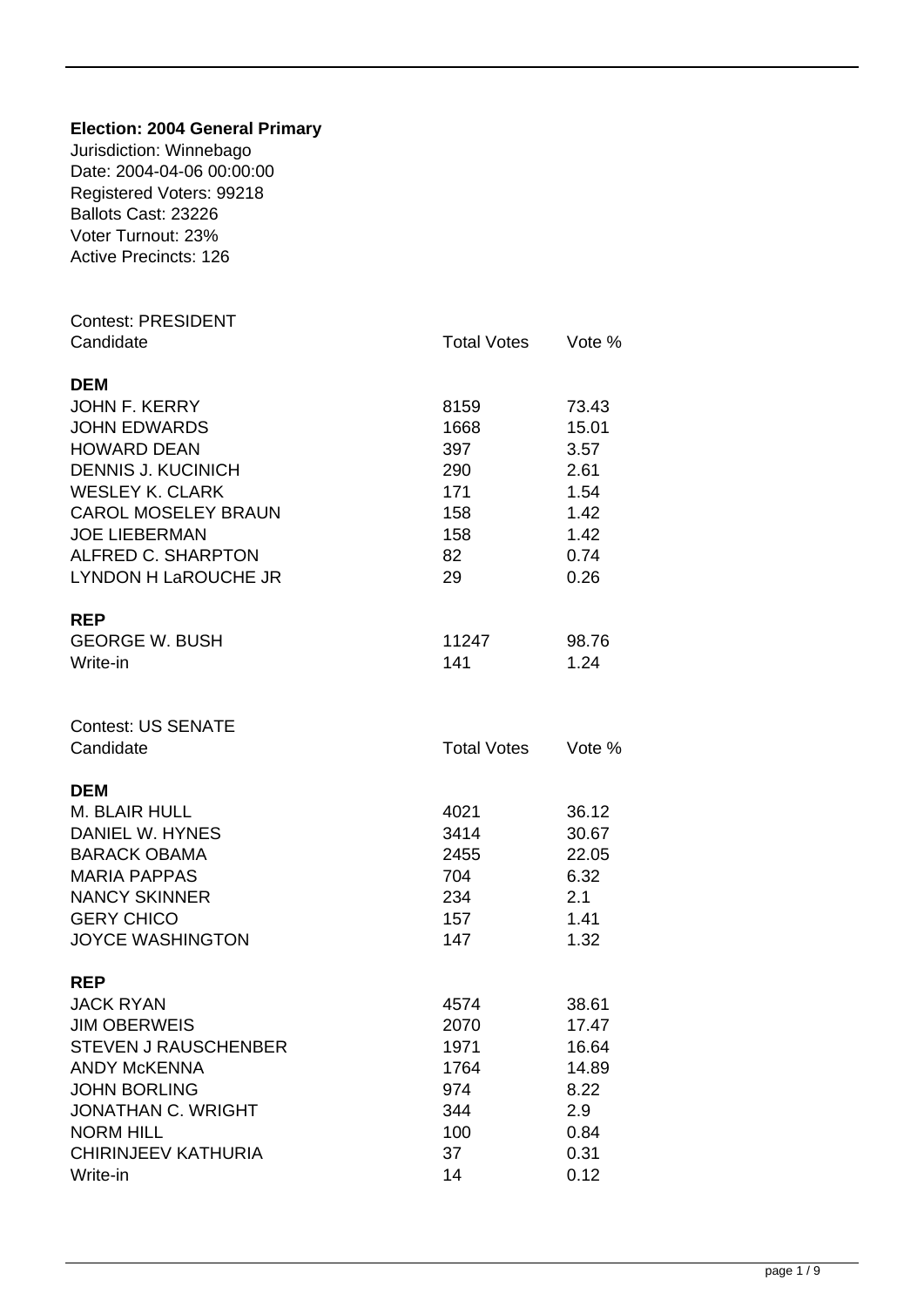| <b>Contest: D16 CONGRESS</b><br>Candidate                                                                                   | <b>Total Votes</b>                     | Vote %                                   |
|-----------------------------------------------------------------------------------------------------------------------------|----------------------------------------|------------------------------------------|
| <b>DEM</b><br><b>JOHN H. KUTSCH</b>                                                                                         | 9025                                   | 100                                      |
| <b>REP</b><br>DONALD A. MANZULLO<br>Write-in                                                                                | 11619<br>68                            | 99.42<br>0.58                            |
| <b>Contest: D16 CONG REP DELEG</b><br>Candidate                                                                             | <b>Total Votes</b>                     | Vote %                                   |
| <b>REP</b><br>DONALD A. MANZULLO<br><b>DAVE SYVERSON</b><br><b>J. BRADLEY BURZYNSKI</b><br>RONALD A. WAIT<br>Write-in       | 11064<br>10544<br>10039<br>10022<br>48 | 26.52<br>25.28<br>24.06<br>24.02<br>0.12 |
| Contest: D16 CONG REP ALT<br>Candidate                                                                                      | <b>Total Votes</b>                     | Vote %                                   |
| <b>REP</b><br><b>DAVE WINTERS</b><br><b>GLORIA CUDIIA</b><br><b>ROBERT L. TURNER</b><br><b>WILLIAM W. LeFEW</b><br>Write-in | 10975<br>9876<br>9729<br>9600<br>55    | 27.28<br>24.55<br>24.18<br>23.86<br>0.14 |
| <b>Contest: D35 STATE SENATE</b><br>Candidate                                                                               | <b>Total Votes</b>                     | Vote %                                   |
| <b>DEM</b><br>No Candidate                                                                                                  | 0                                      | 0                                        |
| <b>REP</b><br><b>J. BRADLEY BURZYNSKI</b><br>Write-in                                                                       | 2831<br>30                             | 98.95<br>1.05                            |
| Contest: D67 REP ASSEMBLY<br>Candidate                                                                                      | <b>Total Votes</b>                     | Vote %                                   |
| <b>DEM</b><br><b>CHARLES E. JEFFERSON</b>                                                                                   | 1047                                   | 100                                      |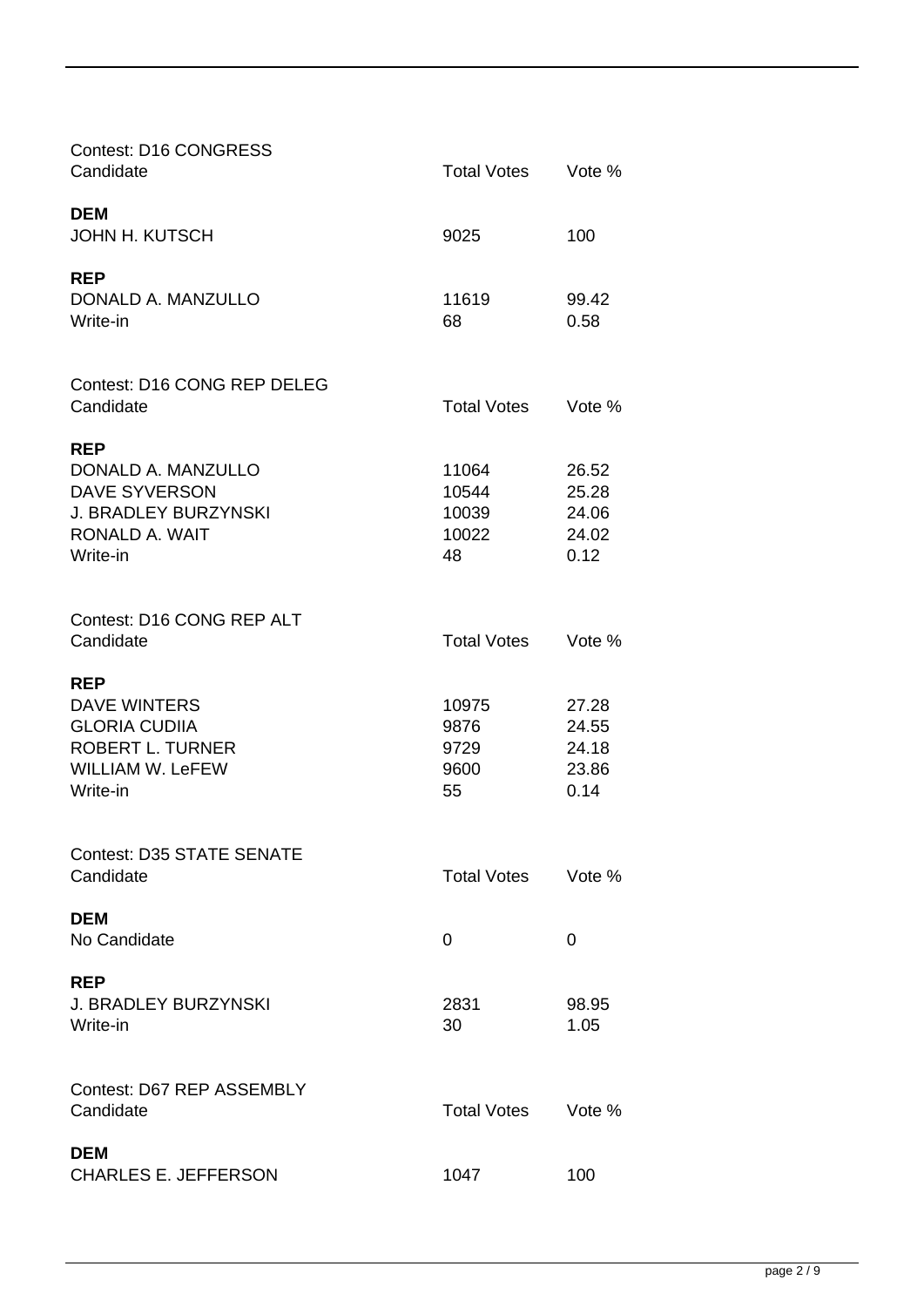| <b>REP</b><br>Write-in<br>No Candidate        | 28<br>0            | 100<br>0      |
|-----------------------------------------------|--------------------|---------------|
| Contest: D68 REP ASSEMBLY<br>Candidate        | <b>Total Votes</b> | Vote %        |
| <b>DEM</b><br>No Candidate                    | 0                  | 0             |
| <b>REP</b><br><b>DAVE WINTERS</b><br>Write-in | 5714<br>186        | 96.85<br>3.15 |
| Contest: D69 REP ASSEMBLY<br>Candidate        | <b>Total Votes</b> | Vote %        |
| <b>DEM</b><br>No Candidate                    | 0                  | 0             |
| <b>REP</b><br>RONALD A. WAIT<br>Write-in      | 2832<br>28         | 99.02<br>0.98 |
| Contest: D89 REP ASSEMBLY<br>Candidate        | <b>Total Votes</b> | Vote %        |
| <b>DEM</b><br>No Candidate                    | 0                  | 0             |
| <b>REP</b><br><b>JIM SACIA</b><br>Write-in    | 1870<br>34         | 98.21<br>1.79 |
| <b>Contest: AUDITOR</b><br>Candidate          | <b>Total Votes</b> | Vote %        |
| <b>DEM</b><br>W. THOMAS (TOM) ROSS            | 8602               | 100           |
| <b>REP</b><br>Write-in<br>No Candidate        | 332<br>0           | 100<br>0      |

Contest: CIRCUIT CLERK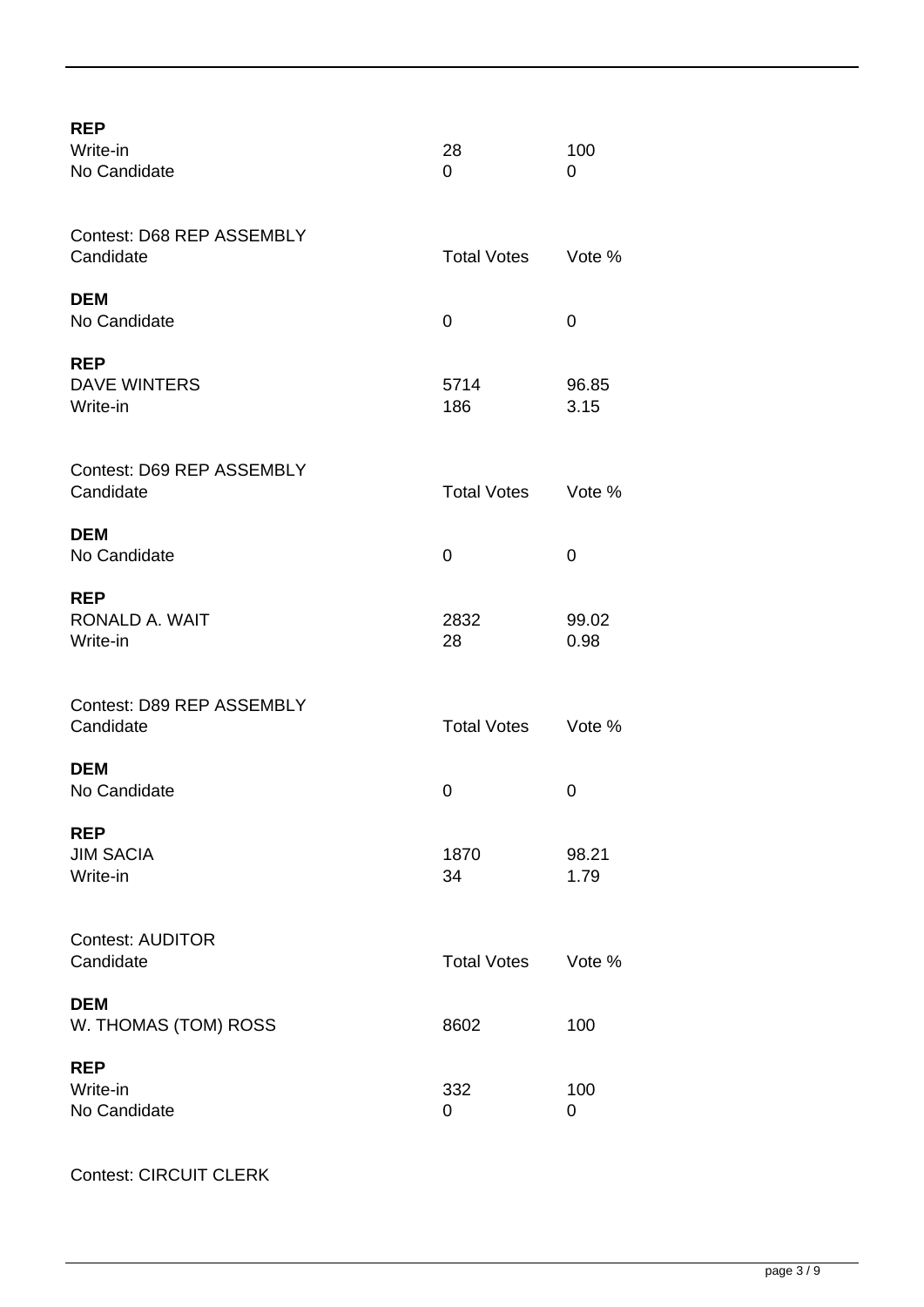| Candidate                                           | <b>Total Votes</b> | Vote %        |
|-----------------------------------------------------|--------------------|---------------|
| <b>DEM</b><br>DARLENE GULBRANTSON                   | 8362               | 100           |
| <b>REP</b><br><b>MARC GASPARINI</b><br>Write-in     | 10350<br>64        | 99.39<br>0.61 |
| <b>Contest: CORONER</b><br>Candidate                | <b>Total Votes</b> | Vote %        |
| <b>DEM</b><br>No Candidate                          | 0                  | 0             |
| <b>REP</b><br><b>ELIZABETH FIDUCCIA</b><br>Write-in | 11252<br>244       | 97.88<br>2.12 |
| <b>Contest: RECORDER</b><br>Candidate               | <b>Total Votes</b> | Vote %        |
|                                                     |                    |               |
| <b>DEM</b><br>No Candidate                          | 0                  | 0             |
| <b>REP</b><br><b>KENNETH W. STAAF</b><br>Write-in   | 10792<br>189       | 98.28<br>1.72 |
| <b>Contest: STATES ATTORNEY</b><br>Candidate        | <b>Total Votes</b> | Vote %        |
| <b>DEM</b><br>No Candidate                          | 0                  | 0             |
| <b>REP</b><br>PAUL A. LOGLI<br>Write-in             | 10979<br>220       | 98.04<br>1.96 |
| <b>Contest: COUNTY BD CHAIRMAN</b><br>Candidate     | <b>Total Votes</b> | Vote %        |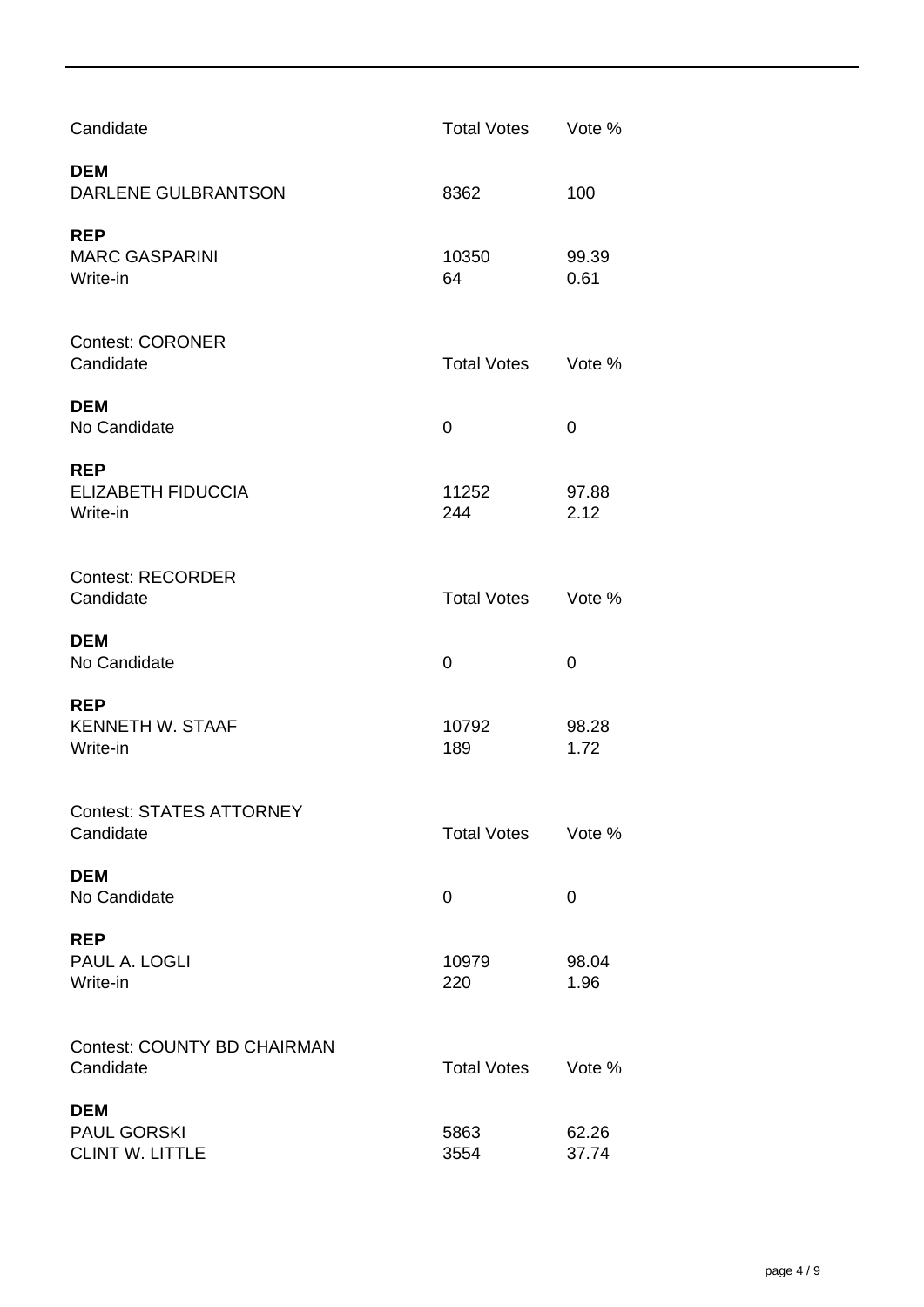| <b>REP</b>                     |                    |        |
|--------------------------------|--------------------|--------|
| <b>SCOTT CHRISTIANSEN</b>      | 10449              | 99.48  |
| Write-in                       | 55                 | 0.52   |
|                                |                    |        |
| Contest: D16 CONG DEM DELEG    |                    |        |
| Candidate                      | <b>Total Votes</b> | Vote % |
|                                |                    |        |
| <b>DEM</b><br>DOUGLAS P. SCOTT | 7185               | 17.49  |
| <b>LINDA MCNEELY</b>           | 6145               | 14.96  |
| <b>KURT BRUNNER</b>            | 5578               | 13.58  |
| <b>MARTHA LOGEMANN</b>         | 4786               | 11.65  |
| <b>CHARLES BOX</b>             | 2382               | 5.8    |
| <b>NANCY L. JOHNSON</b>        | 1644               | 4      |
| JEFFERY A. HOLT, JR.           | 1513               | 3.68   |
| <b>SUSAN W. COOLING</b>        | 1414               | 3.44   |
| <b>GREG TUITE</b>              | 1358               | 3.31   |
| <b>CHRISTOPHER M REMHOF</b>    | 1089               | 2.65   |
| <b>CHARLES E. JEFFERSON</b>    | 847                | 2.06   |
| <b>THOMAS O. MEYER</b>         | 769                | 1.87   |
| <b>GWYN GULLEY</b>             | 750                | 1.83   |
| SUSAN J. 'SUE' WEST            | 691                | 1.68   |
| <b>JEANIE L. KAUFMANN</b>      | 530                | 1.29   |
| THOMAS W. Dal SANTO            | 450                | 1.1    |
| DANIEL P. CONNESS              | 391                | 0.95   |
| <b>SHERYL CROWLEY</b>          | 373                | 0.91   |
| <b>ALLEN PENTICOFF</b>         | 356                | 0.87   |
| <b>ALYSON CONN</b>             | 321                | 0.78   |
| <b>REGGIE TAYLOR</b>           | 303                | 0.74   |
| <b>JAMES SABATHNE</b>          | 294                | 0.72   |
| <b>ANDREA AZAR</b>             | 274                | 0.67   |
| <b>NANCY GDOWSKI</b>           | 270                | 0.66   |
| LOU COOK                       | 263                | 0.64   |
| <b>STEVE FAIVRE</b>            | 223                | 0.54   |
| <b>ROSEMARY HOELTING</b>       | 213                | 0.52   |
| <b>EARL JURSICH, JR.</b>       | 199                | 0.48   |
| <b>WILLIAM ROSE</b>            | 166                | 0.4    |
| SIDELLA V. HUGHES              | 161                | 0.39   |
| <b>JAMES VIGGIANO</b>          | 126                | 0.31   |
| Write-in                       | 11                 | 0.03   |
|                                |                    |        |
| Contest: D16 CONG DEM ALT      |                    |        |
| Candidate                      | <b>Total Votes</b> | Vote % |
|                                |                    |        |
| <b>DEM</b>                     |                    |        |
| STEVE BLAND JR.                | 6088               | 58.06  |
| <b>FRANK PERRECONE</b>         | 1520               | 14.5   |
| <b>DOUG AURAND</b>             | 1461               | 13.93  |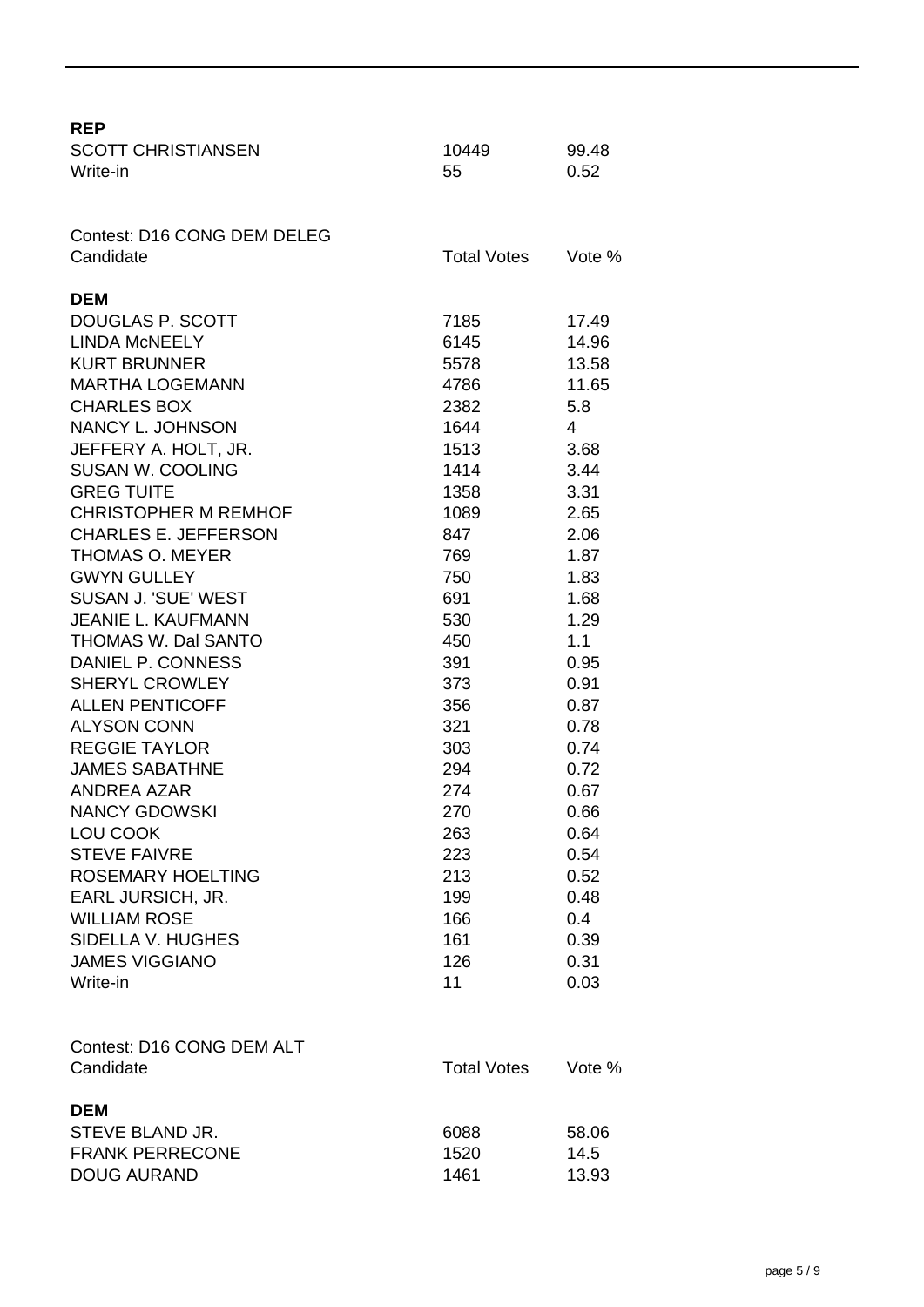| <b>JAY FERRARO</b><br><b>CHRISTOPHER D. SIMS</b><br><b>JASON JANCZAK</b><br><b>JAMES A. ANDERSON</b><br><b>JOSEPH E. GDOWSKI</b><br>Write-in | 539<br>319<br>209<br>199<br>147<br>3 | 5.14<br>3.04<br>1.99<br>1.9<br>1.4<br>0.03 |
|----------------------------------------------------------------------------------------------------------------------------------------------|--------------------------------------|--------------------------------------------|
| <b>Contest: NON HARLEM TWP TRUST FUN</b><br>Candidate                                                                                        | <b>Total Votes</b>                   | Vote %                                     |
| <b>NP</b><br><b>YES</b><br><b>NO</b>                                                                                                         | 4989<br>2352                         | 67.96<br>32.04                             |
| Contest: NON HARLEM TWP IMPACT FE<br>Candidate                                                                                               | <b>Total Votes</b>                   | Vote %                                     |
| <b>NP</b><br><b>YES</b><br><b>NO</b>                                                                                                         | 4623<br>2776                         | 62.48<br>37.52                             |
| <b>Contest: NON N SURB LIB TAX RATE</b><br>Candidate                                                                                         | <b>Total Votes</b>                   | Vote %                                     |
| <b>NP</b><br><b>NO</b><br><b>YES</b>                                                                                                         | 7938<br>4666                         | 62.98<br>37.02                             |
| Contest: NON CSD 122 INC TAX RATE<br>Candidate                                                                                               | <b>Total Votes</b>                   | Vote %                                     |
| <b>NP</b><br><b>NO</b><br><b>YES</b>                                                                                                         | 4604<br>3960                         | 53.76<br>46.24                             |
| Contest: NON CHSD 207 INC TAX RAT<br>Candidate                                                                                               | <b>Total Votes</b>                   | Vote %                                     |
| <b>NP</b><br><b>NO</b><br><b>YES</b>                                                                                                         | 4796<br>1856                         | 72.1<br>27.9                               |
| Contest: NON CUSD 332 INC TAX RAT<br>Candidate                                                                                               | <b>Total Votes</b>                   | Vote %                                     |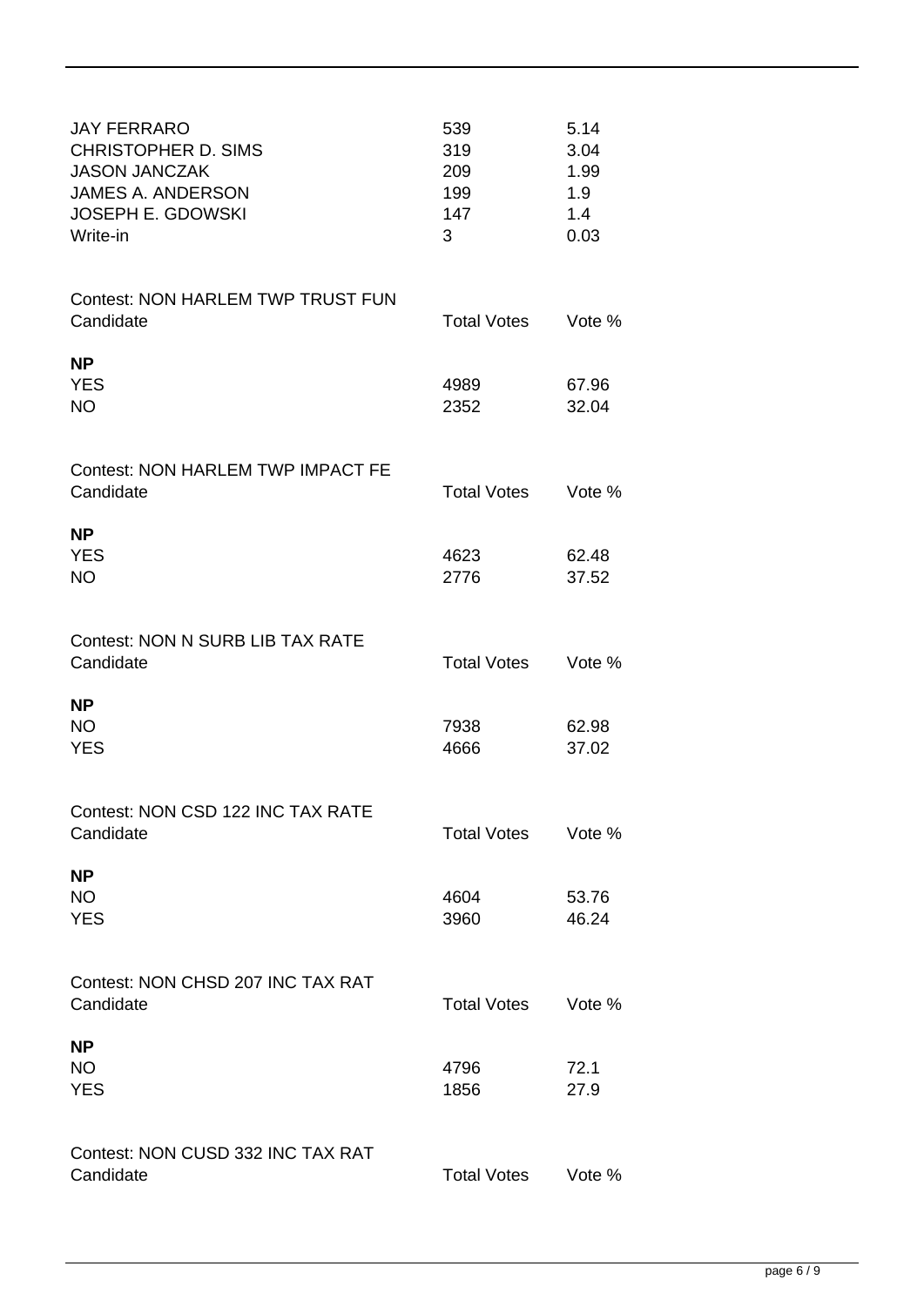| <b>NP</b><br><b>NO</b><br><b>YES</b>             | 514<br>169         | 75.26<br>24.74 |
|--------------------------------------------------|--------------------|----------------|
| Contest: NON CUSD 323 INC TAX RAT<br>Candidate   | <b>Total Votes</b> | Vote %         |
| <b>NP</b><br><b>YES</b><br><b>NO</b>             | 1738<br>1259       | 57.99<br>42.01 |
| <b>Contest: D1 COUNTY BOARD</b><br>Candidate     | <b>Total Votes</b> | Vote %         |
| <b>DEM</b><br>No Candidate                       | 0                  | 0              |
| <b>REP</b><br><b>DENNIS S. OWENS</b><br>Write-in | 2130<br>38         | 98.25<br>1.75  |
| <b>Contest: D2 COUNTY BOARD</b><br>Candidate     | <b>Total Votes</b> | Vote %         |
| <b>DEM</b><br>No Candidate                       | 0                  | 0              |
| <b>REP</b><br><b>JIM WEBSTER</b><br>Write-in     | 1679<br>25         | 98.53<br>1.47  |
| <b>Contest: D3 COUNTY BOARD</b><br>Candidate     | <b>Total Votes</b> | Vote %         |
| <b>DEM</b><br>DOUGLAS R. AURAND                  | 1572               | 100            |
| <b>REP</b><br><b>TOM HAWES</b><br>Write-in       | 2113<br>14         | 99.34<br>0.66  |
| <b>Contest: D4 COUNTY BOARD</b><br>Candidate     | <b>Total Votes</b> | Vote %         |

## **DEM**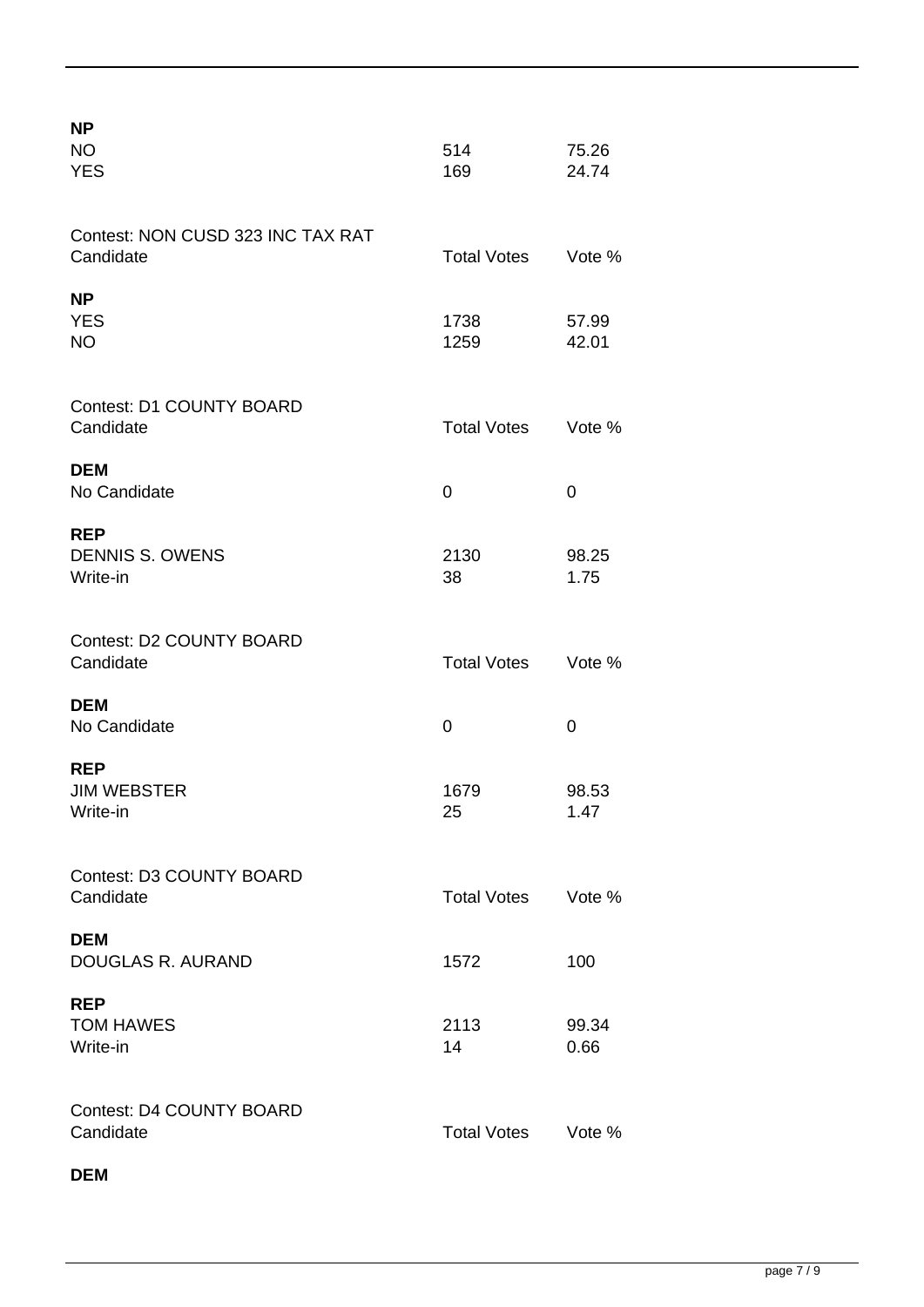| No Candidate                                                             | 0                           | 0                      |
|--------------------------------------------------------------------------|-----------------------------|------------------------|
| <b>REP</b><br><b>DAVID FIDUCCIA</b><br><b>JOHN H. HARMON</b><br>Write-in | 267<br>211<br>6             | 55.17<br>43.6<br>1.24  |
| <b>Contest: D5 COUNTY BOARD</b><br>Candidate                             | <b>Total Votes</b>          | Vote %                 |
| <b>DEM</b><br><b>TERRY A. SKOGSBERG</b>                                  | 807                         | 100                    |
| <b>REP</b><br>PETER M. MACKAY<br>Write-in                                | 997<br>10                   | 99.01<br>0.99          |
| <b>Contest: D6 COUNTY BOARD</b><br>Candidate                             | <b>Total Votes</b>          | Vote %                 |
| <b>DEM</b><br><b>DOROTHY REDD</b>                                        | 294                         | 100                    |
| <b>REP</b><br><b>JOSHUA WEST</b><br><b>SAM AN</b><br>Write-in            | 117<br>26<br>$\overline{2}$ | 80.69<br>17.93<br>1.38 |
| <b>Contest: D7 COUNTY BOARD</b><br>Candidate                             | <b>Total Votes</b>          | Vote %                 |
| <b>DEM</b><br><b>POLLY BERG</b>                                          | 230                         | 100                    |
| <b>REP</b><br><b>WILLIAM C. PETERSON</b><br>Write-in                     | 264<br>5                    | 98.14<br>1.86          |
| <b>Contest: D8 COUNTY BOARD</b><br>Candidate                             | <b>Total Votes</b>          | Vote %                 |
| <b>DEM</b><br>PHILLIP R. JOHNSON                                         | 1557                        | 100                    |
| <b>REP</b><br><b>NANCY EDWARDSEN</b>                                     | 1068                        | 99.07                  |